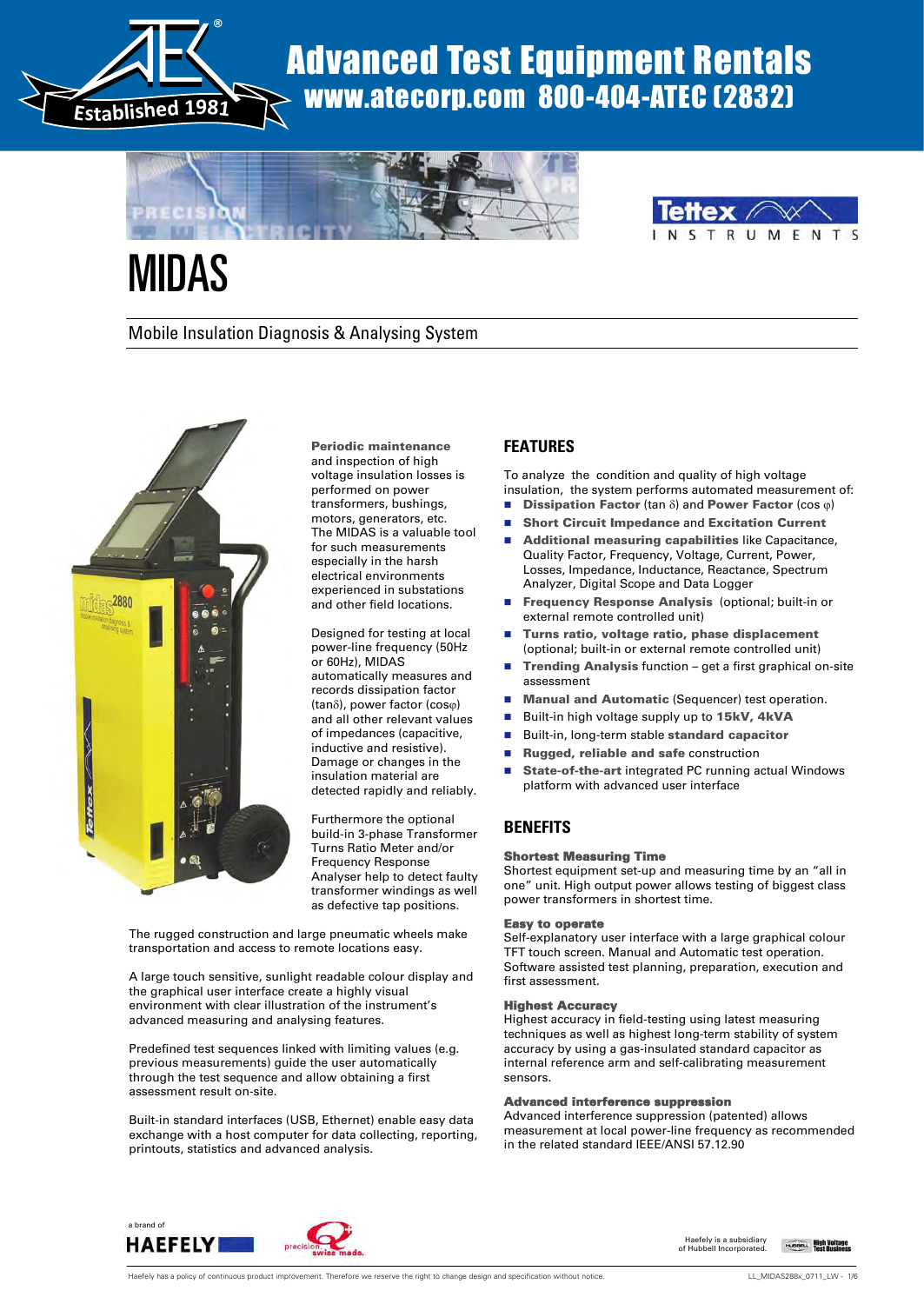



#### **APPLICATIONS**

- Power Transformers
- **Distribution Transformers**
- **Instrument Transformers**
- Rotating Machines
- Liquid Insulation
- Bushings
- **Cables**
- Capacitors
- Circuit Breakers
- Surge Arrestors

#### **HANDY MECHANICAL DESIGN**

Rugged construction and large pneumatic wheels are an advantage for transportation in the back of a van and when measurements must be made in remote hard to access locations.



*Test system packed in the back of a station wagon* 

Easy one-man transportation and loading with the integrated handles. Another great feature of this all-in-onepiece design is the shortest measuring set-up time you can get on the market.

# **LATEST TECHNOLOGY**

The development is based on the latest measurement and electronics technologies.

- Conventional techniques like mechanical driven compensation is replaced by real-time electronic compensation. This is realized by using advanced highspeed data bus technology and powerful software algorithms.
- **Predefined test sequences for transformer, bushings,** generators, cables, etc. together with two measuring inputs reduce set-up and test time and minimize wiring and re-wiring errors.
- An integrated PC running under embedded Windows XPTM gives you the most powerful tool in the field to make sure you get your maintenance job done fast and accurate.
- The large colour TFT sunlight readable display with touch screen interface, designed for outdoor use allows having a clear and easy presentation of all values, settings and operations.





- A powerful data management allows for an easy and fast trending and comparison analysis. Condition Based Maintenance gets a new quality.
- The **automatic report generator** minimises the time to complete the test procedure.
- $\blacksquare$  The integrated online help supports the user during the test procedure.

#### **EASY TO OPERATE**

MIDAS software incorporates much of our and our customers' experiences in the test business. We designed a very easy to operate and understand, self-explanatory graphical user interface. Together with the large colour

display and the touch screen you can handle test planning, preparation, execution and first assessment with just a fingertip. It also means the test equipment is sealed against environmental influences.



*Large TFT display with touch-screen interface* 

#### **MANUAL AND AUTOMATIC**

The manual test mode provides quick measurements without lots of definitions or pre-settings while the automatic tests in "Sequence mode" provide complete automated test sequences. This powerful software efficiently performs for field-testing from set-up to sequence definition to automatic operation to a first on-site assessment to the final report.



Haefely is a subsidiary of Hubbell Incorporated.

**High Voltage**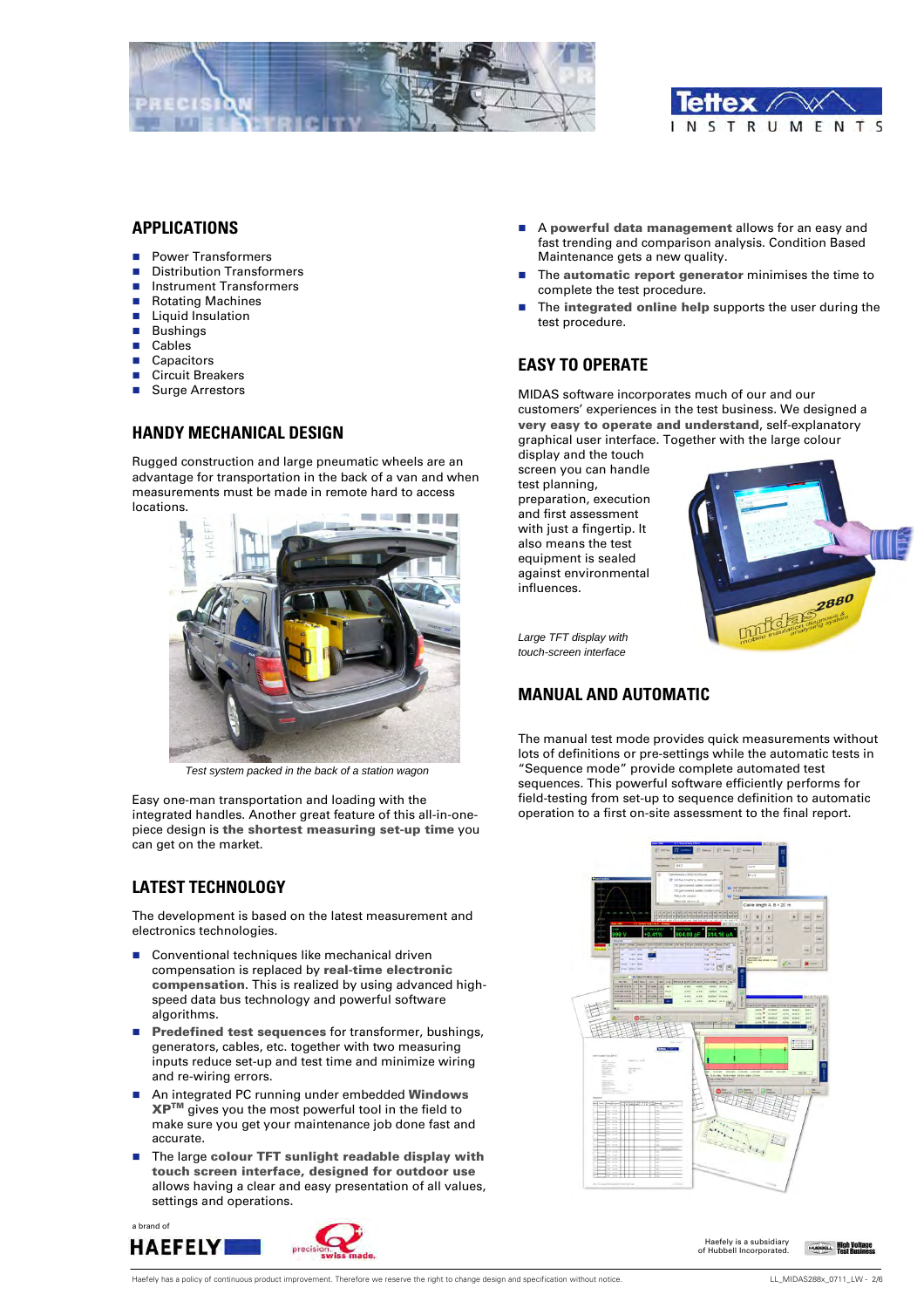



#### **SEQUENCE MODE**

Executable test sequences (step macros) can be defined with

- Set-ups: Set all configuration values, type of DUT, insulation type, temperature correction function, limits, work order, serial numbers, test personal, location, etc.
- Test levels: Set the desired different test levels (voltage and frequency).
- Connections: Set the different connections (DUT wiring) e.g. GSTg A+B.
- Measuring values: Define the different values to be recorded. E.g. Voltage, Frequency, PF, Current, Insulation Temperature, PF@20°C, etc.
- **Test instructions:** In every step that requires a rewiring of the test object an instruction box with text and pictures can be defined to provide the test personal with a step by step guide of how to perform the connection, wiring and the test.
- Pass/fail levels: Limits can be set absolute or relative (based on reference measurements) that will be compared with the measured values and shown in the analysis diagram.

All this can be done on the MIDAS itself or with the office software package on a separate PC or laptop.

A predefined test sequence then can be performed by lower skilled or educated personal. It reduces the set up time in the field and also reduces failures due to lack of knowledge, wrong connections or misinterpretation of measuring values.



The pop-up test instruction window with a connection diagram picture and below the corresponding instruction text

The Sequence mode is the perfect tool to repeat maintenance measurements. If you have already done one complete measurement you can reload it, perform an identical test, collect the additional measurements and display the new trending. As easy as that!

## **ANALYSIS FUNCTION**

As an immediate on-site assessment you can compare the latest measurements with stored data sets and see how the insulation values have changed (trending), using the analysis diagram. Also comparison of measurements captured at different voltages and different frequencies can be observed.



The ANALYSIS window with the list of stored measurements (top) and the corresponding diagram window (bottom)

Both axis of the analysis diagram are free definable and the collected sets of different measuring data can be sorted as selected. So almost any dependency can be shown and displayed.

If the Pass/Fail criteria are set they are shown in the diagram as a green "Pass" band, a yellow "Attention" band and a red "Failed" section. So you can immediately identify a possible problem in your insulation. Test Cx Cap(par)[Start Time]



The ANALYSIS diagram shows the trending and the limits.

#### **HIGHEST ACCURACY**

Due to the technology used for this advanced test equipment we reached the highest accuracy in the market. The built-in reference is a standard gas capacitor, developed in-house, proven over 60 years, used as a calibration standard for high voltage laboratories and metrology national institutes. This guarantees the highest long-term stability unbeaten by any other reference standard. Because of the design of our standard capacitor, the stability and the accuracy is independent of the temperature, air pressure and humidity of the environment so there is no need for additional verification. It's all built-in already and all calibrations are done automatically as part of the self-test at boot-up. That's our interpretation of "accuracy by design".



Haefely is a subsidiary of Hubbell Incorporated.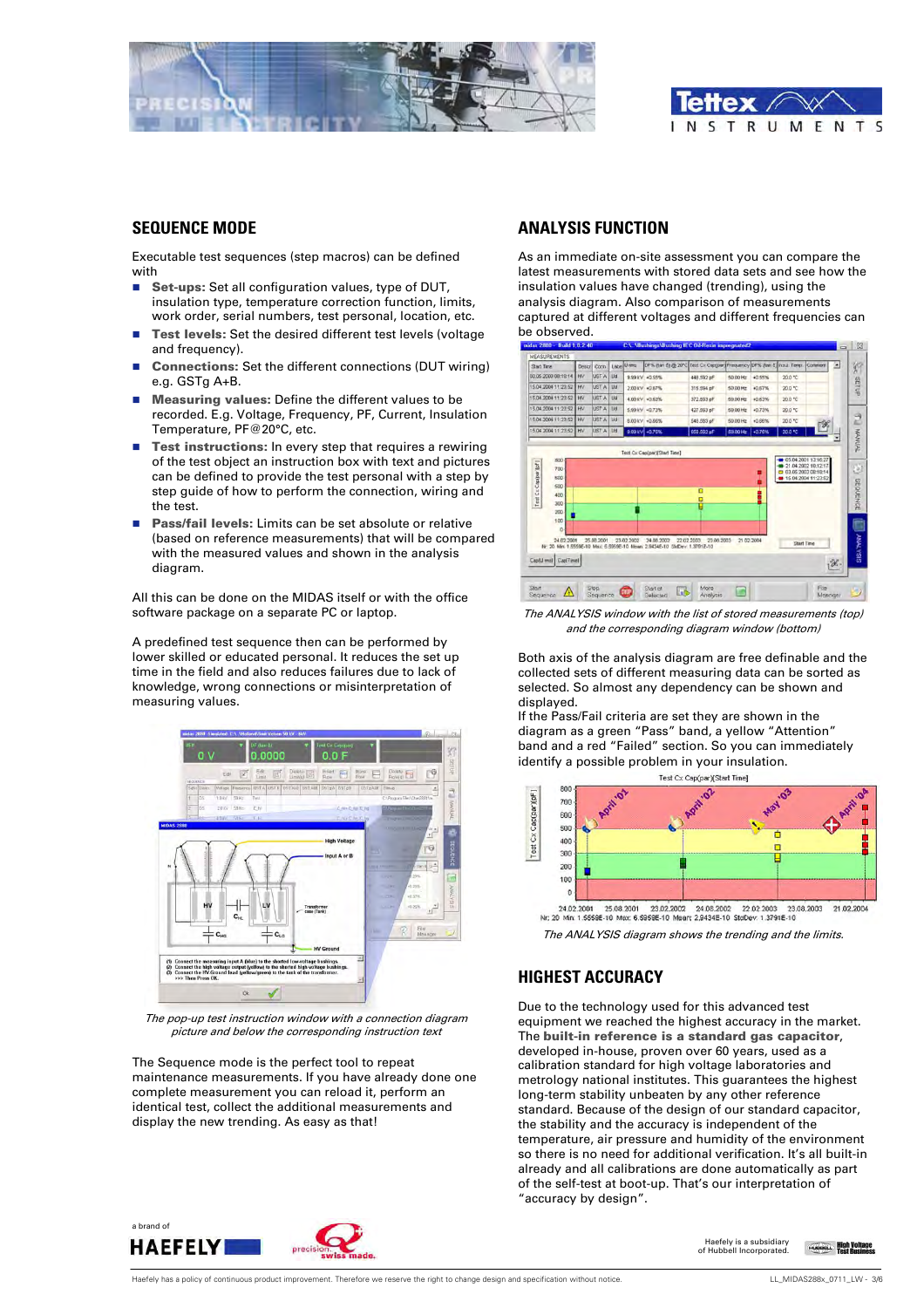



#### **ADVANCED INTERFERENCE SUPPRESSION**

The built-in Adaptive Dynamic Noise Suppression (ADNS) eliminates the external interferences from the measuring signal.

With ADNS we have successfully developed an advanced interference suppression method (patented) that allows measurements at the real power-line frequency! For environments polluted with highest noise the system switches into a Extended Noise-Suppression mode to measure stable and accurate values even in most difficult locations.

#### **WIDE RANGE OF APPLICATIONS**

The built-in 15kV and 4kVA high voltage high power source is unique. The 15kV output voltage (MIDAS 288xG) together with the mobile resonating inductor 5289 allows the testing of generators with 25kV nominal voltage according to IEC 60034.

The powerful supply and measuring capabilities make sure that you can test even the biggest class of power transformers in shortest time.

The optional add-ons " Transformer Turns Ratio Meter" and "Frequency Response Analyser" are important additional diagnostic tools for power transformer diagnosis. They can help to detect faulty transformer windings, defective tap changer positions and mechanical failures and displacements in the winding structure. For related technical data see flyers TTR2795 and FRA5310.

Furthermore measurements can be carried out on solid insulation such as cables, distribution-, voltage & currenttransformers, motors, bushings, capacitors, etc.

With the optional test cell 6835 all kinds of liquid insulation samples can be tested as well.

# **TEMPERATURE CORRECTION**



Built-in temperature correction curves for different insulation materials are used to recalculate the measured results to reference conditions (20°C, 68°F). The method of correction is depending on the type of insulation and the relevant standard, and the predefined set of curves can be easily expanded or changed by the user.



#### **REPORTING AND DATA HANDLING**

All measurement results and test object data are saved in XML and CSV, which allow an easy transfer to database applications, MS WordTM, MS ExcelTM, MS AccessTM, MS PowerPointTM or even a simple text editor. Printing of the test reports can be done directly or after transferring the data to a PC using the Ethernet interface or a USB memory stick.



#### **CONDITION BASED MAINTENANCE**

Gaining knowledge about asset (medium- and high voltage equipment) performance from condition measurements (e.g. tan $\delta$  values) with the help of a database and experienced personal are essential for the implementation of a risk strategy. Large-scale development of knowledge rules to support decisions about asset endurance, is possible with knowledge based platforms e.g. "ksandr", a mutually applied expert database, designed for the collection of local condition measurements, generates decision rules based upon a lager population than just the local user. Membership to this non-profit, independent organisation is open to all willing to share data and experience regarding asset performance.



Component view screen for tano values in the iCore© database of the "ksandr" platform which is supported by Delft University of Technology. See also www.ksandr.org

Haefely is a subsidiary of Hubbell Incorporated.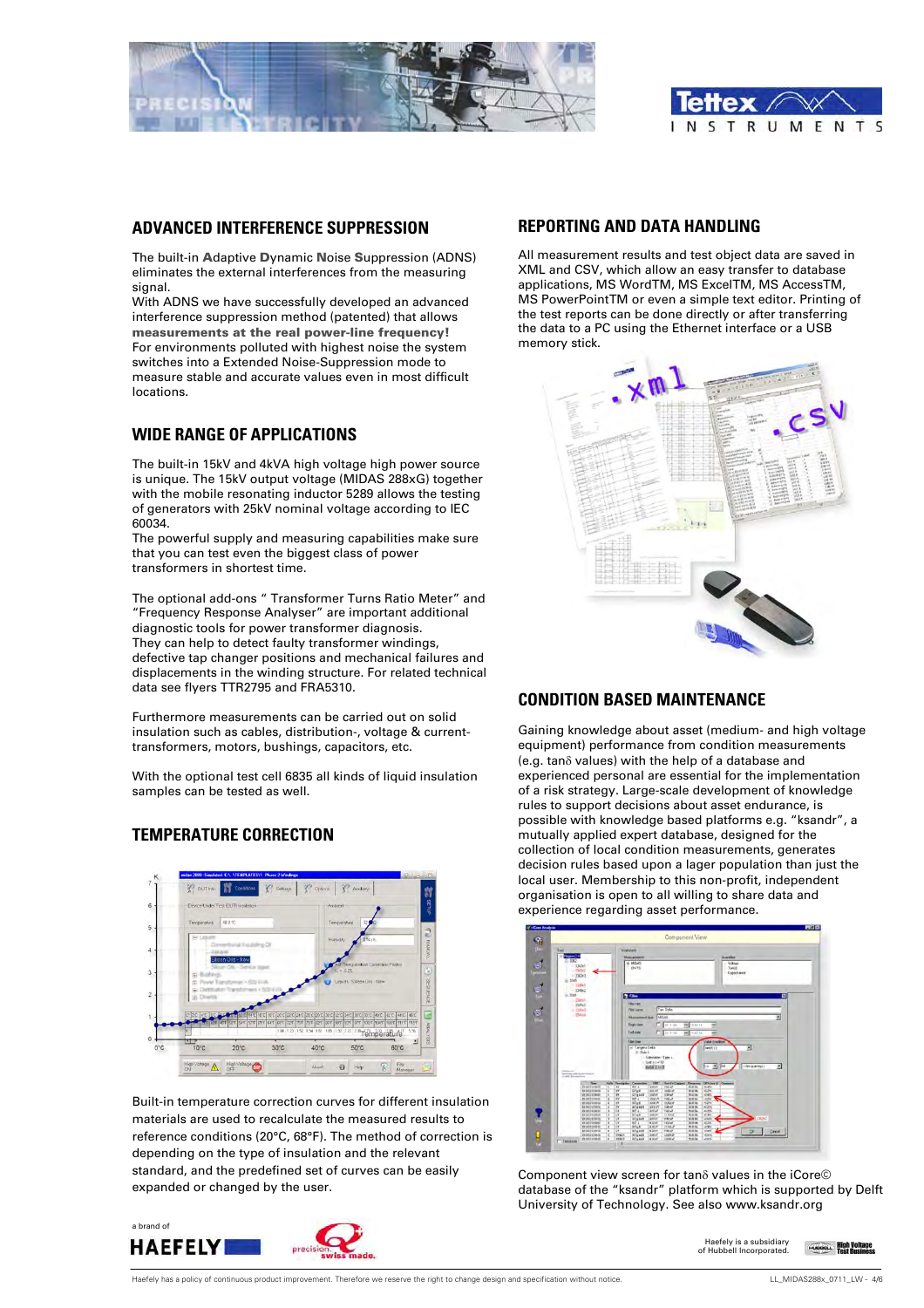



#### **TECHNICAL SPECIFICATIONS**

| <b>Measuring Unit</b>             | Range                                                                                                                                                                                                                                                                    | Resolution                                                             | Accuracy                                                                                                                                                    |
|-----------------------------------|--------------------------------------------------------------------------------------------------------------------------------------------------------------------------------------------------------------------------------------------------------------------------|------------------------------------------------------------------------|-------------------------------------------------------------------------------------------------------------------------------------------------------------|
| <b>Dissipation Factor</b>         | 0.100                                                                                                                                                                                                                                                                    | 0.0001                                                                 | $\pm$ 0.5 % rdg $\pm$ 0.0001                                                                                                                                |
| tan $\delta$                      | $(010'000\%)$                                                                                                                                                                                                                                                            | $(0.01\%)$                                                             | $\mathbf{1}$<br>$(\pm 0.5 \%$ rdg $\pm 0.01\%)$                                                                                                             |
| Power Factor                      | 0.1                                                                                                                                                                                                                                                                      | 0.0001                                                                 | $\pm$ 0.5 % rdg $\pm$ 0.0001                                                                                                                                |
| $\cos \varphi$                    | $(0100\%)$                                                                                                                                                                                                                                                               | $(0.01\%)$                                                             | $(\pm 0.5 \%$ rdg $\pm 0.01\%)$                                                                                                                             |
| <b>Quality Factor</b>             | 0.0110000                                                                                                                                                                                                                                                                | 0.0001                                                                 | $\mathbf{1}$<br>$\pm$ 0.5% rdg $\pm$ 0.0001                                                                                                                 |
| 3<br><b>Capacitance Range</b>     | $6.5$ pF  56 nF $_{\odot}$ 15kV                                                                                                                                                                                                                                          | $0.01$ pF                                                              | $\pm$ 0.3 % rdg $\pm$ 0.3 pF                                                                                                                                |
| @ 50Hz                            | 8.1 pF 88 nF @ 12kV                                                                                                                                                                                                                                                      |                                                                        |                                                                                                                                                             |
| 3<br>Capacitance Range            | 1.2 nF  13 uF @ 80V<br>$\overline{5.4 \text{ pF}}$ 47 nF @ 15kV                                                                                                                                                                                                          | $0.01$ pF                                                              | $\pm$ 0.3 % rdg $\pm$ 0.3 pF                                                                                                                                |
| @ 60Hz                            | 6.8 pF  73 nF @ 12kV                                                                                                                                                                                                                                                     |                                                                        |                                                                                                                                                             |
|                                   | 1.0 nF  10.8uF @ 80V                                                                                                                                                                                                                                                     |                                                                        |                                                                                                                                                             |
| 4<br>Inductance Range             | $140 H$ 1600 kH $_{\odot}$ 15kV                                                                                                                                                                                                                                          | $0.1$ mH                                                               | $\pm$ 0.5 % rdg $\pm$ 0.5 mH                                                                                                                                |
| @ 50Hz                            | 112 H  1280 kH @ 12kV                                                                                                                                                                                                                                                    |                                                                        |                                                                                                                                                             |
| 4                                 | 0.75 H $\ldots$ 8.5 kH $_{\tiny{\textcircled{\tiny{80V}}}}$                                                                                                                                                                                                              |                                                                        |                                                                                                                                                             |
| <b>Inductance Range</b><br>@ 60Hz | 117 H  1334 kH @ 15kV<br>93 H  1067 kH @ 12kV                                                                                                                                                                                                                            | $0.1 \text{ mH}$                                                       | $\pm$ 0.5 % rdg $\pm$ 0.5 mH                                                                                                                                |
|                                   | 0.62 H $\ldots$ 7 kH $_{\tiny{\textcircled{\tiny{80V}}}}$                                                                                                                                                                                                                |                                                                        |                                                                                                                                                             |
| <b>Test Voltage</b>               | $\leq$ 15 kV (12 kV)                                                                                                                                                                                                                                                     | 1 <sub>V</sub>                                                         | $\overline{2}$<br>$\pm$ 0.3 % rdg $\pm$ 1 V                                                                                                                 |
| Test Current Input A & B          | 30uA  15 A                                                                                                                                                                                                                                                               | $0,1$ uA                                                               | $\pm$ 0.3 % rdg $\pm$ 1 uA                                                                                                                                  |
| Ref Current Input Cn ext          | 30uA  300 mA                                                                                                                                                                                                                                                             | 0.1 uA                                                                 | $\pm$ 0.3 % rdg $\pm$ 1 uA                                                                                                                                  |
| <b>Test Frequency</b>             | 15.400 Hz                                                                                                                                                                                                                                                                | $0.01$ Hz                                                              | $\pm$ 0.1 % rdg $\pm$ 0.1 Hz                                                                                                                                |
| <b>Apparent Power S</b>           | $\leq$ 1 MVA                                                                                                                                                                                                                                                             | $0.1$ mVA                                                              | $\pm$ 0.8 % rdg $\pm$ 1 mVA                                                                                                                                 |
| <b>Real Power P</b>               | $\leq$ 1 MW                                                                                                                                                                                                                                                              | $0.1 \text{ mW}$                                                       | $\pm$ 0.8 % rdg $\pm$ 1 mW                                                                                                                                  |
| Reactive Power Q                  | $\leq$ 1 Mvar                                                                                                                                                                                                                                                            | $0.1$ mvar                                                             | $\pm$ 0.8 % rdg $\pm$ 1 mvar                                                                                                                                |
| <b>Output Voltage</b>             | 80 V  15 kV MIDAS 288x G                                                                                                                                                                                                                                                 | 80 V  12 kV MIDAS 288x                                                 |                                                                                                                                                             |
| <b>Output Frequency</b>           | 15  400 Hz Output power derating beyond 4070Hz                                                                                                                                                                                                                           |                                                                        |                                                                                                                                                             |
| <b>Output Current</b>             | 150 mA continuous, 450 mA max 5min.                                                                                                                                                                                                                                      |                                                                        |                                                                                                                                                             |
| Output Power <sub>max</sub>       | 4000 VA                                                                                                                                                                                                                                                                  |                                                                        |                                                                                                                                                             |
|                                   |                                                                                                                                                                                                                                                                          |                                                                        |                                                                                                                                                             |
|                                   | 1501  2000VA<br>≤ 1500 $VA$                                                                                                                                                                                                                                              | 20013000VA                                                             | 30014000VA                                                                                                                                                  |
| <b>Output Power duration</b>      | 30 min. ON / 1h OFF<br>continuous                                                                                                                                                                                                                                        | 5 min. ON / 1h OFF                                                     | 1 min. ON / 1h OFF                                                                                                                                          |
| Output PD level $_{max}$          | ≤ 500 pC                                                                                                                                                                                                                                                                 |                                                                        |                                                                                                                                                             |
| Internal Cn (Reference)           |                                                                                                                                                                                                                                                                          |                                                                        |                                                                                                                                                             |
|                                   | 100 pF, tan $\delta$ 0.00002, Capacitance constancy < 0.01% / year<br>Temperature coefficient < 0.01% / K                                                                                                                                                                |                                                                        |                                                                                                                                                             |
| Input Power                       | 100  240 VAC, 50 / 60 Hz, 1kW, active PFC (IEC61000-3-2)                                                                                                                                                                                                                 |                                                                        |                                                                                                                                                             |
| <b>Operating Temperature</b>      | $-10.50^{\circ}$ C                                                                                                                                                                                                                                                       |                                                                        |                                                                                                                                                             |
| <b>Storage Temperature</b>        | $-20.70^{\circ}$ C                                                                                                                                                                                                                                                       |                                                                        |                                                                                                                                                             |
| <b>Relative Humidity</b>          | 5.95 % r.h.                                                                                                                                                                                                                                                              |                                                                        |                                                                                                                                                             |
| <b>Protection classes</b>         | IP22, IEC 61010, CE mark, general IEC 61326-1,                                                                                                                                                                                                                           |                                                                        |                                                                                                                                                             |
|                                   | IEC 61000-4-X, 61000-3-X, EN 55011, ANSI/IEEE C37.90                                                                                                                                                                                                                     |                                                                        |                                                                                                                                                             |
| Weight & Dimensions               | Instrument box<br>58 kg                                                                                                                                                                                                                                                  | $(174 \text{ lbs})$ 34 x 47 x 104 cm                                   | $(13.5'' \times 18.5'' \times 41'')$                                                                                                                        |
|                                   | PC head<br>7.5kg                                                                                                                                                                                                                                                         | $(17 \text{ lbs})$ 30 x 42 x 26 cm                                     | $(12'' \times 16.5'' \times 10'')$                                                                                                                          |
| <b>Recorded Values</b>            | Trolley<br>11kg                                                                                                                                                                                                                                                          | $(25 \text{ lbs})$ 33 x 68 x 112 cm $(13'' \times 26.8'' \times 44'')$ |                                                                                                                                                             |
|                                   | $DF(tan\delta)$ , $DF(tan\delta)_{@20°C}$ , $DF\%$ (tan $\delta$ ), $DF\%$ (tan $\delta$ ) <sub>@20°C</sub> , $PF(cos\phi)$ , $PF(cos\phi)_{@20°C}$ , $PF\%(cos\phi)$ ,<br>PF%(coso) @20°C, QF (quality factor), QF (quality factor) @20°C                               |                                                                        |                                                                                                                                                             |
|                                   | $C_P$ (Z <sub>X</sub> = C <sub>P</sub>   R <sub>P</sub> ), R <sub>P</sub> (Z <sub>X</sub> = C <sub>P</sub>   R <sub>P</sub> ), C <sub>S</sub> (Z <sub>X</sub> = C <sub>S</sub> + R <sub>S</sub> ), R <sub>S</sub> (Z <sub>X</sub> = C <sub>S</sub> + R <sub>S</sub> ),   |                                                                        |                                                                                                                                                             |
|                                   | $L_S$ (Z <sub>X</sub> = L <sub>S</sub> + R <sub>S</sub> ), R <sub>S</sub> (Z <sub>X</sub> = L <sub>S</sub> + R <sub>S</sub> ), L <sub>P</sub> (Z <sub>X</sub> = L <sub>P</sub>    R <sub>P</sub> ), R <sub>P</sub> (Z <sub>X</sub> = L <sub>P</sub>    R <sub>P</sub> ), |                                                                        |                                                                                                                                                             |
|                                   |                                                                                                                                                                                                                                                                          |                                                                        | Standard capacitor Cn, $U_{RMS}$ , $U_{RMS}$ $\sqrt{3}$ , $I_{Test\ eff}$ , $I_{Ref\ eff}$ , $I_{m}$ , $I_{Fe}$ , Impedance Zx, Phase-angle $\varphi$ (Zx), |
|                                   |                                                                                                                                                                                                                                                                          |                                                                        | Admittance Yx, Frequency <sub>Test</sub> , Frequency <sub>Line</sub> , App. Power S, Real Power P, Reactive Power Q,                                        |
|                                   | Real Power @2.5kV, Real Power @10kV, Temperature <sub>Ambient</sub> <sup>5</sup> , Temperature <sub>Insulation</sub> <sup>5</sup> ,                                                                                                                                      |                                                                        |                                                                                                                                                             |
|                                   | Rel.Humidity <sup>5</sup> , Temp.Corr.Factor K,<br>Connection mode, Settings, all Notes and Comments, Time, Date                                                                                                                                                         |                                                                        |                                                                                                                                                             |
| Interfaces (PC head 2880)         | USB, Ethernet, RS232, Mouse, Keyboard, Thermal printer                                                                                                                                                                                                                   |                                                                        |                                                                                                                                                             |
| Data format                       | XML, CSV                                                                                                                                                                                                                                                                 |                                                                        |                                                                                                                                                             |
| <b>Calibration Interval</b>       | 2 years recommended                                                                                                                                                                                                                                                      |                                                                        |                                                                                                                                                             |
| <b>Safety Specification</b>       | VDE 0411/part 1a, IEC/EN 61010-1:2002                                                                                                                                                                                                                                    |                                                                        |                                                                                                                                                             |

1 Accuracy valid @ 50..60Hz 2 Accuracy valid for voltage > 1000 V 3 Can be expanded with optional Resonating Inductor 4 Can be lowered with optional Current Booster 5 measured by external temperature/humidity probe